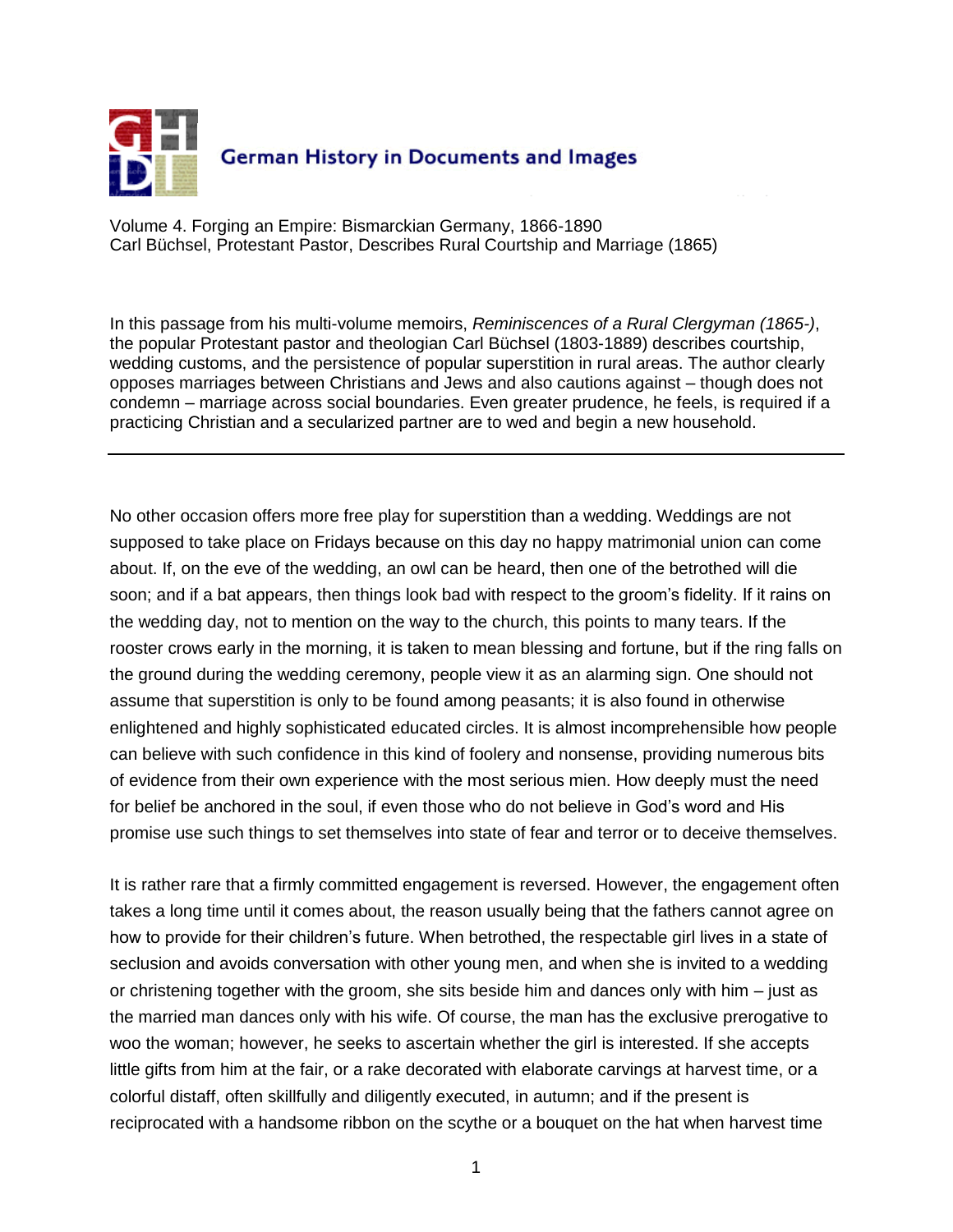begins, he knows that his intentions meet with approval. To be turned down flatly gives plenty of cause for mockery and gossip. Usually a girl regards a man's courtship as a sign of God's will and suppresses any other inclination she might have. It's as though she is not supposed to think of marriage at all until the man who pursues her shows up. One hardship is when she must decide immediately for or against the suitor, particularly when the candidate is barely known to her or hasn't attracted her attention. It certainly is an expression of despicable carelessness, absolute unreliability, and most malicious infidelity when the man withdraws after the engagement and leaves the girl in the lurch. On the other hand, though, one should not judge quite so harshly if a girl – pressed to make a quick decision – subsequently wavers as she gets to know the prospective groom and becomes convinced that they would not make a good match. The deserted bride is very unfortunate and is the object of grave suspicion, even though she is often completely innocent. The young man seeks to excuse the wanton carelessness with which he has disturbed the serenity of another heart – but her tears condemn him before God. Every pastor who enjoys the trust of the village youths knows full well about the inner struggles many a poor bride has to endure when a man other than the one she had yearned for and chosen in her heart comes along to pursue her. The divine order and customs forbid her expressing her own wishes; she has to wait until the man takes the first step. But love and affection cannot be commanded; they evolve in complete freedom and according to absolutely incomprehensible laws. The advice that a girl had better not marry at all, except when true affection exists, is much easier given than heeded. The institution of marriage was created in paradise, and thereafter came days full of toil and full of pain. So it is also a wonderful thing when marriage finds its paradise in a happy state of betrothal. – The question of whether a religious girl may marry a secular man or vice versa is much more difficult to answer than it seems at first glance. That a Jewess or a heathen marries a Christian, or vice versa, clearly contradicts not only the scripture, 1 Corinthians 7, but also the Prussian Civil Code, which no one has ever accused of being petty when it comes to marriage; at any rate, when such cases have occurred in recent times, they have been meet with general disapproval. However, it is very clearly laid down that when Paul speaks of infidels in the chapter of the first letter to the Corinthians mentioned above, he only means heathens and Jews, not secularized Christians. Nevertheless, there are bounds that cannot be overstepped. If the prospective husband is decidedly disposed against the church and ridicules that which is sacred to the virgin, and if he absolutely will not and cannot maintain a household that is Christian, she ought not to enter into marriage with him; and it will not be difficult to refuse the proposal.

[ . . . ] Overall, one should not overlook that marriage has two sides to it: the natural civil one and the divine Christian one. Even in cases of complete agreement on religious matters, people disregard at their own peril the civil side of things: education, class, rank, and age. A degree of civil equality is part of marriage. In the past, marriages between nobles and bourgeois were rare, and some aristocratic families disapprove of such unions. True and honest affection is

2